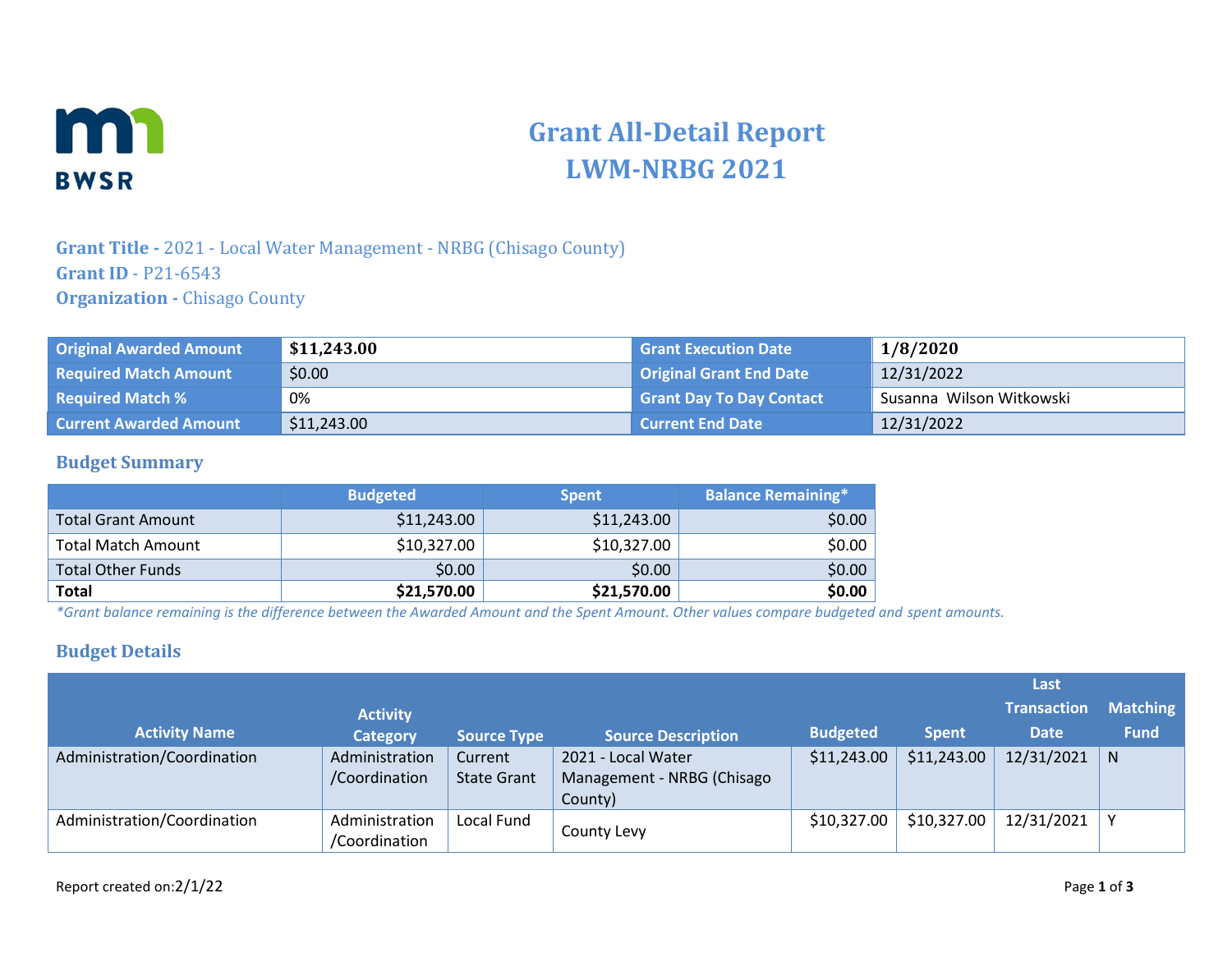## **Activity Details Summary**

| <b>Activity Details</b>             | <b>Total Action Count</b> | <b>Total Activity Mapped</b> | <b>Proposed Size / Unit</b> | <b>Actual Size / Unit</b> |
|-------------------------------------|---------------------------|------------------------------|-----------------------------|---------------------------|
|                                     |                           |                              |                             |                           |
| <b>Proposed Activity Indicators</b> |                           |                              |                             |                           |

| <b>Activity Name</b> | Indicator Name | <b>Value &amp; Units</b> | <b>Waterbody Calculation Tool</b> | ' Comments |
|----------------------|----------------|--------------------------|-----------------------------------|------------|
|                      |                |                          |                                   |            |

## **Final Indicators Summary**

| <b>Indicator Name</b> | <b>Total Value</b> | <b>Unit</b> |  |
|-----------------------|--------------------|-------------|--|
|-----------------------|--------------------|-------------|--|

## **Grant Activity**

| <b>Grant Activity - Administration/Coordination</b> |                                                                                                                 |                 |           |  |
|-----------------------------------------------------|-----------------------------------------------------------------------------------------------------------------|-----------------|-----------|--|
| <b>Description</b>                                  | Administration/Coordination                                                                                     |                 |           |  |
| Category                                            | ADMINISTRATION/COORDINATION                                                                                     |                 |           |  |
| Start Date                                          | $1$ -Jan- $21$                                                                                                  | <b>End Date</b> | 31-Dec-21 |  |
| <b>Has Rates and Hours?</b>                         | No                                                                                                              |                 |           |  |
| <b>Actual Results</b>                               | Results include implementation of objectives in the Lower St. Croix Comprehensive Watershed Management Plan and |                 |           |  |
|                                                     | Chisago County Appendix and Chisago Lakes Lake Improvement District Water Resource Management Plan. Additional  |                 |           |  |
|                                                     | project activities include Environmental Connections Newsletter and Chisago County Children's Water Festival.   |                 |           |  |

#### **Grant Attachments**

| <b>Document Name</b>                             | <b>Document Type</b>   | <b>Description</b>                                       |
|--------------------------------------------------|------------------------|----------------------------------------------------------|
| 2020/2021 Natural Resources Block Grant          | <b>Grant Agreement</b> | 2020/2021 Natural Resources Block Grant - Chisago County |
| 2020/2021 Natural Resources Block Grant EXECUTED | <b>Grant Agreement</b> | 2020/2021 Natural Resources Block Grant - Chisago County |